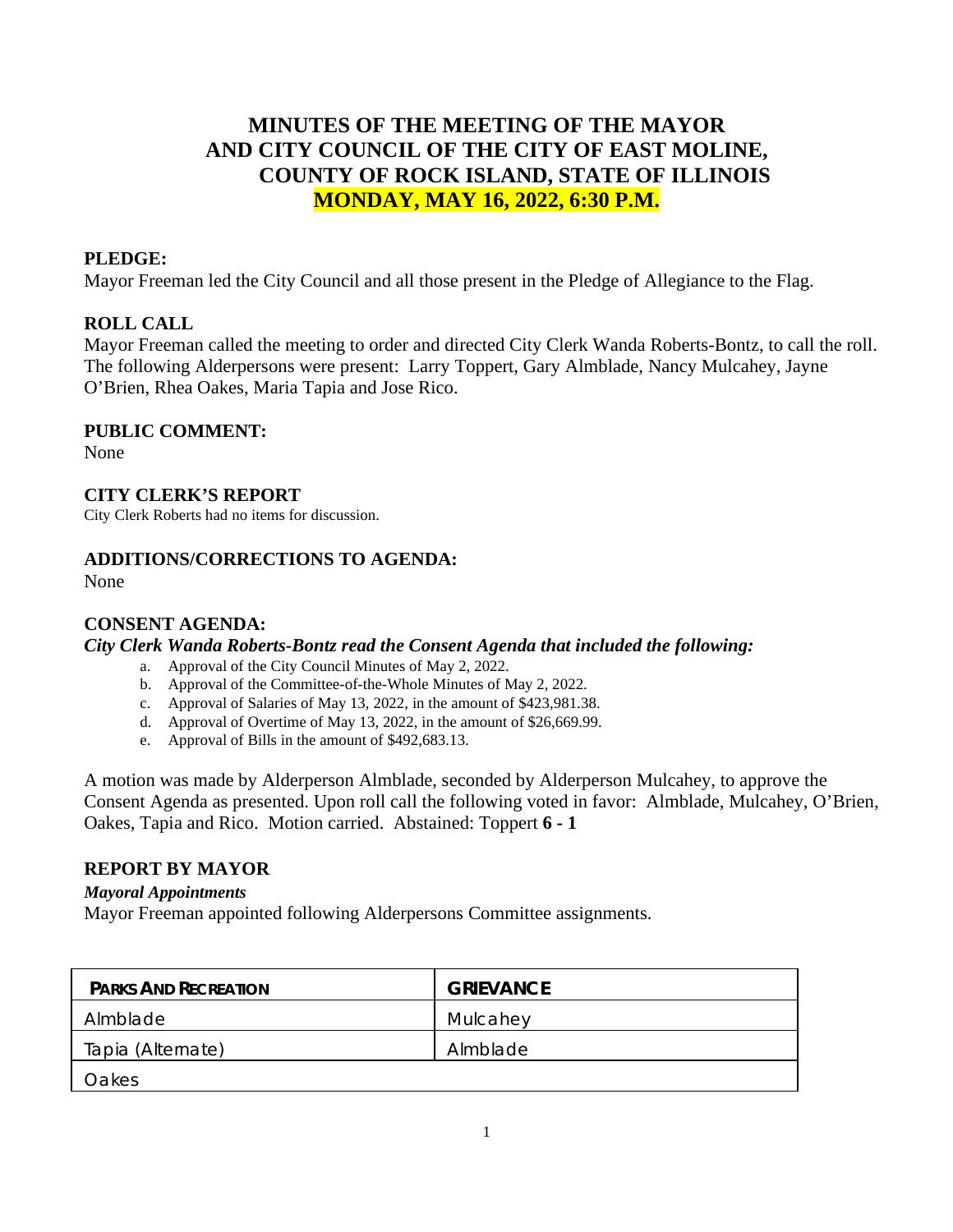| <b>SOLID WASTE</b>          | Rico (Alternate)                       |  |  |  |
|-----------------------------|----------------------------------------|--|--|--|
| Toppert                     |                                        |  |  |  |
| Oakes (Alternate)           | <b>ECONOMIC DEVELOPMENT COMMISSION</b> |  |  |  |
| Rico                        |                                        |  |  |  |
| <b>SWIMMING POOL</b>        | O'Brien (Alternate)                    |  |  |  |
| Tapia                       |                                        |  |  |  |
| <b>PERSONNEL COMMISSION</b> |                                        |  |  |  |
| <b>MAYOR PRO TEM</b>        | O'Brien                                |  |  |  |
| Jayne O'Brien               | Mulcahey                               |  |  |  |

A motion was made by Alderperson Toppert, seconded by Alderperson Oakes, to approve the Mayoral Appointments. Upon roll call the following voted in favor: Toppert, Almblade, Mulcahey, O'Brien, Oakes, Tapia and Rico. Motion carried.

Mayor Freeman appointed following Committee Appointments.

| Committee                             | <b>First</b> | Last       | <b>Term Length</b> |
|---------------------------------------|--------------|------------|--------------------|
| <b>Civic Center</b>                   | Mike         | Haney      | 3 Years            |
| Economic<br>Development<br>Commission | Jon          | Pittington | 2 Years            |
| Economic<br>Development<br>Commission | John         | Afoun      | 2 Years            |
| Economic<br>Development<br>Commission | Deb          | Toppert    | 2 Years            |
| <b>Ethics Committee</b>               | Robert       | Keim       | 2 Years            |
| Fire and Police<br>Commission         | James        | Chadwick   | 3 Years            |
| <b>Human Relations</b><br>Commission  | Norbert      | Herrera    | 3 Years            |
| <b>Human Relations</b><br>Commission  | Luis         | Raya       | 3 Years            |
| Library Board                         | Sheryl       | Hanson     | 3 Years            |
| Library Board                         | Steven       | Strupp     | 3 Years            |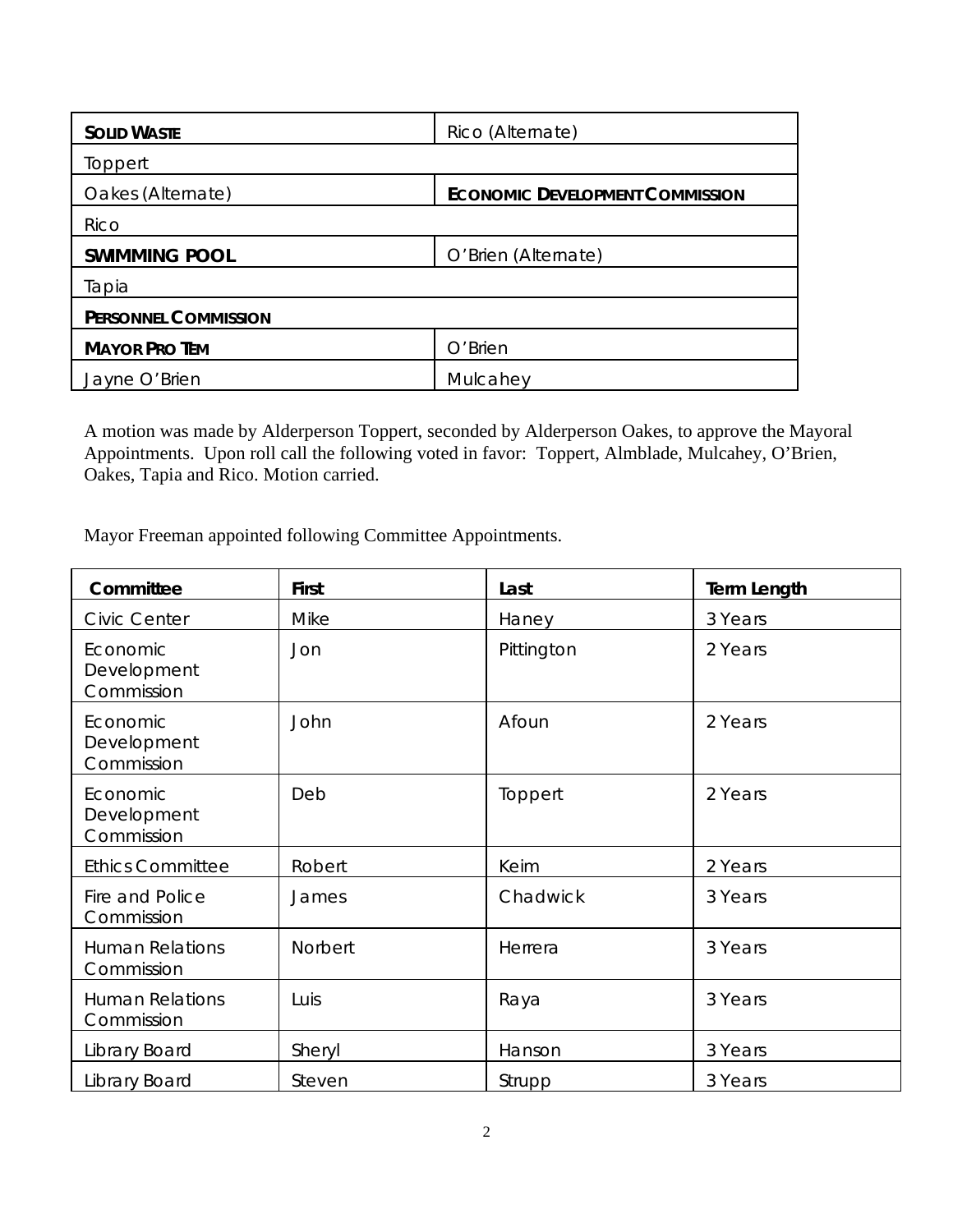| Parks and Recreation<br>Board        | <b>Brian</b> | Stombaugh | 2 Years |
|--------------------------------------|--------------|-----------|---------|
| Parks and Recreation<br><b>Board</b> | Michael      | Spencer   | 2 Years |
| Parks and Recreation<br><b>Board</b> | Belinda      | Rusch     | 2 Years |
| Plan Commission                      | James        | Hoffman   | 3 Years |
| Plan Commission                      | Joe          | Lambrecht | 3 Years |
| Plan Commission                      | Mark         | Pustelnik | 3 Years |
| Pool Board                           | John         | Showalter | 1 Year  |
| SSA                                  | Adam         | Guthrie   | 1 Year  |
| SSA                                  | Larry        | Anderson  | 1 Year  |
| SSA                                  | Martin       | Corey     | 1 Year  |
| SSA                                  | Patricia     | Hansen    | 1 Year  |
| SSA                                  | Michelle     | Horton    | 1 Year  |
| SSA                                  | John         | Stopoulos | 1 Year  |
| SSA                                  | Lyndsay      | Smith     | 1 Year  |
| SSA                                  | Dan          | Guerrero  | 1 Year  |
| Zoning Appeals                       | Lee          | Woodward  | 5 Years |
| Police Pension Board                 | Mike         | Van Hoe   | 2 Years |

A motion was made by Alderperson Mulcahey, seconded by Alderperson Oakes, to approve the Mayoral Appointments. Upon roll call the following voted in favor: Toppert, Almblade, Mulcahey, O'Brien, Oakes, Tapia and Rico. Motion carried.

# **ATTORNEY ROGER L. STRANDLUND - PRESENTED THE FOLLOWING ORDINANCES AND RESOLUTIONS:**

## **ORDINANCES – 1st Reading**

**ORDINANCE 22-06:** AN ORDINANCE OF THE CITY OF EAST MOLINE, ILLINOIS, CANCELLING ADVANCES TO RIVERFRONT REDEVELOPMENT PROJECT AREA (TIF 2) FROM CERTAIN FUNDS OF THE CITY OF EAST MOLINE

### **ORDINANCES – 2ND Reading**

**ORDINANCE 22-05:** AN ORDINANCE OF THE CITY OF EAST MOLINE, ILLINOIS, AUTHORIZING THE SOLICITATION OF BIDS AND SALE OF PROPERTY LOCATED AT 721 23RD STREET (PIN #09-30-217-019).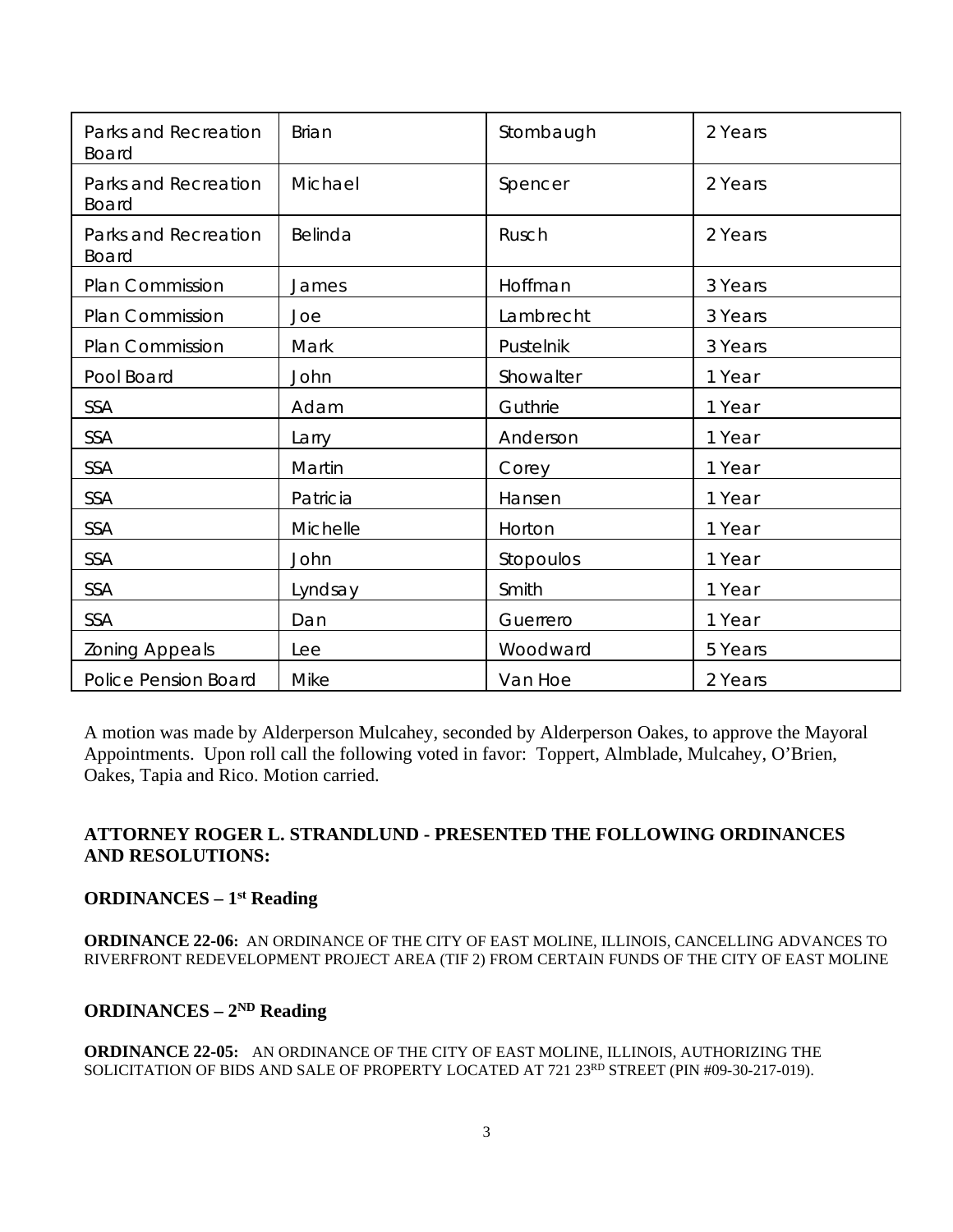A motion was made by Alderperson Almblade, seconded by Alderperson O'Brien, to approve Ordinance 22-05 as presented. Upon roll call the following voted in favor: Toppert, Almblade, Mulcahey, O'Brien, Oakes, Tapia and Rico. Motion carried.

### **RESOLUTIONS**

**RESOLUTION 22-33:** A RESOLUTION OF THE CITY COUNCIL OF THE CITY OF EAST MOLINE, ILLINOIS, AUTHORIZING APPROVAL OF THE COLLECTIVE BARGAINING AGREEMENT BETWEEN THE CITY OF EAST MOLINE AND AFSCME LOCAL 1234 COUNCIL 31 EFFECTIVE JANUARY 1, 2022 THROUGH DECEMBER 31, 2024.

A motion was made by Alderperson Almblade, seconded by Alderperson O'Brien, to approve Resolution 22-29 as presented. Upon roll call the following voted in favor: Toppert, Almblade, Mulcahey, O'Brien, Oakes, Tapia and Rico. Motion carried.

**RESOLUTION 22-34:** A RESOLUTION OF THE CITY COUNCIL OF THE CITY OF EAST MOLINE, ILLINOIS, AUTHORIZING A CONTRACT WITH SUPERIOR INDUSTRIAL EQUIPMENT FOR THE REPAIR OF A GAS COMPRESSOR FOR THE WASTEWATER TREATMENT PLAN.

A motion was made by Alderperson Toppert, seconded by Alderperson Almblade, to approve Resolution 22-30 as presented. Upon roll call the following voted in favor: Toppert, Almblade, Mulcahey, O'Brien, Oakes, Tapia and Rico. Motion carried.

**RESOLUTION 22-35:** A RESOLUTION OF THE CITY COUNCIL OF THE CITY OF EAST MOLINE, ILLINOIS, APPROVING A CONTRACT WITH SUEZ FOR A TANK ASSET MANAGEMENT PROGRAM.

A motion was made by Alderperson Almblade, seconded by Alderperson Mulcahey, to approve Resolution 22-31 as presented. Upon roll call the following voted in favor: Toppert, Almblade, Mulcahey, O'Brien, Oakes, Tapia and Rico. Motion carried.

### **COMMITTEE-OF-THE-WHOLE (Alderman O'Brien)**

Alderperson O'Brien had no items for discussion, all items have been covered under the Consent Agenda, Ordinances and Resolutions.

### **CITY STAFF COMMUNICATION:**

*Each City Staff member present was given the opportunity to inform the City Council and those in attendance of events in their departments:* 

**Chief Ramsey, EMPD –** Chief Ramsey informed the City Council that this week is National Police Week. Reminded City Council that this Saturday, May 21, 2022 from 10:00 a.m. – 12:00 p.m. is the Fishing Derby at lower Butterworth Park. Richard Morton Memorial will be held on May 25, 2022 with a grave site Memorial service.

**Tim Kammler, Director of Engineering –** Mr. Kammler informed the City Council that Mr. Stickler was not able to make it to tonight's City Council Meeting but that the sewer repairs at City Hall they had to add extra work and everything went very well.

**Brianna Huber, Director of Water** – Ms. Huber informed the City Council that there was an Augustana College Intern split between Water Filtration Plant and Geographic Information Systems (GIS) her work is done, and she did a wonderful job. The Intern was paid by a Augustana College Grant. Ms. Huber